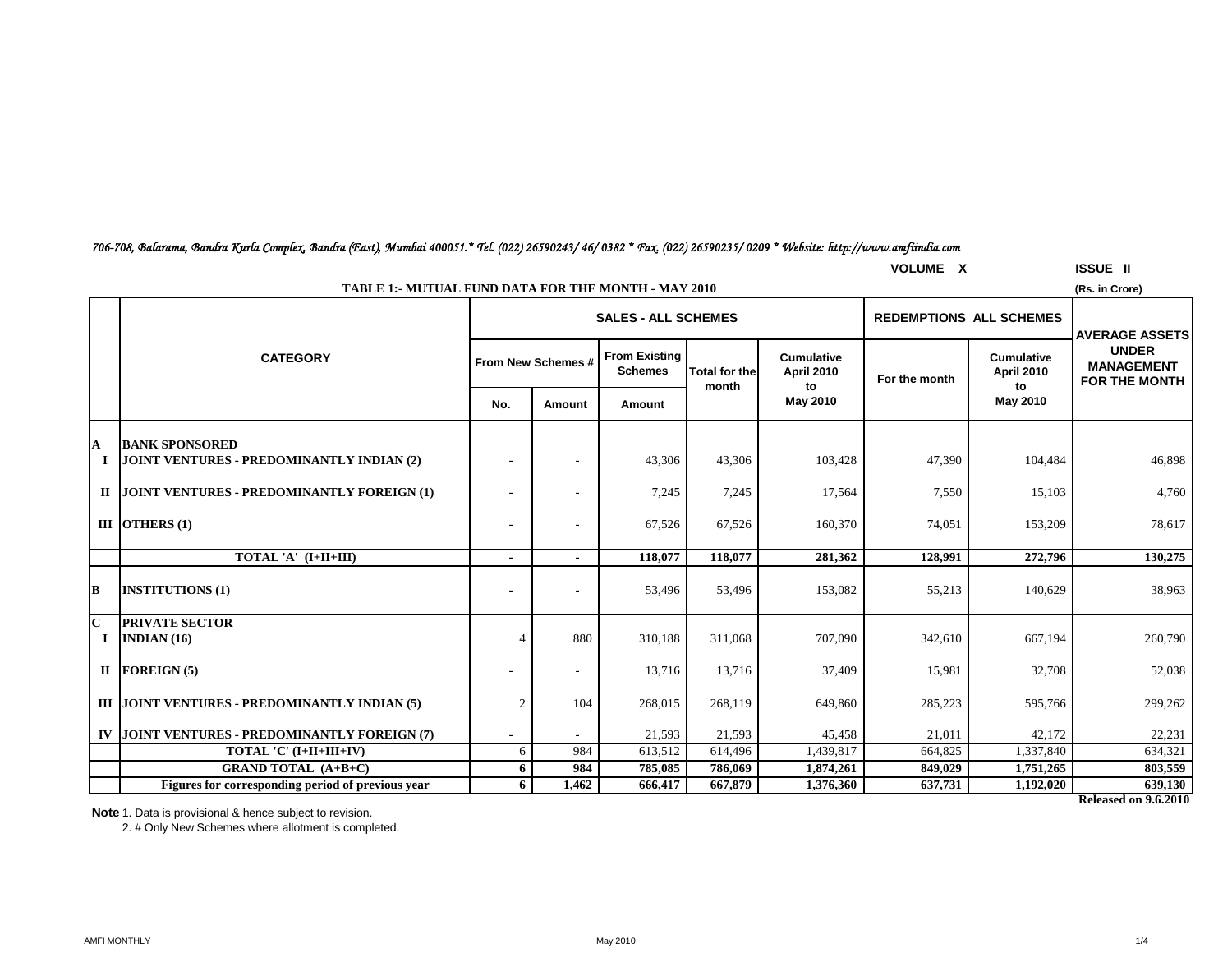#### (Rs. in Crore)

#### **TABLE 2:- SALES DURING THE MONTH OF MAY 2010 - TYPE AND CATEGORY WISE 2.1 \*NEW SCHEMES LAUNCHED (ALLOTMENT COMPLETED)**

|                                 |                      | Open End | <b>Close End</b>     |        |                      | <b>Interval Fund</b>     |                      | <b>TOTAL</b>    |
|---------------------------------|----------------------|----------|----------------------|--------|----------------------|--------------------------|----------------------|-----------------|
|                                 | <b>No.of Schemes</b> | Amount   | <b>No.of Schemes</b> | Amount | <b>No.of Schemes</b> | Amount                   | <b>No.of Schemes</b> | Amount          |
| <b>INCOME</b>                   |                      | 361      |                      | 601    |                      | $\overline{\phantom{a}}$ |                      | 962             |
| <b>IEQUITY</b>                  |                      |          |                      |        |                      |                          |                      |                 |
| <b>BALANCED</b>                 |                      |          |                      |        |                      |                          |                      |                 |
| <b>ILIQUID/MONEY MARKET</b>     |                      |          |                      |        |                      |                          |                      |                 |
| <b>IGILT</b>                    |                      |          |                      |        |                      |                          |                      |                 |
| <b>IELSS - EQUITY</b>           |                      |          |                      |        |                      |                          |                      |                 |
| <b>GOLD ETF</b>                 |                      |          |                      |        |                      |                          |                      |                 |
| <b>OTHER ETFS</b>               |                      |          |                      |        |                      |                          |                      |                 |
| <b>IFUND OF FUNDS INVESTING</b> |                      | 22       |                      |        |                      |                          |                      | 22 <sub>1</sub> |
| <b>OVERSEAS</b>                 |                      |          |                      |        |                      |                          |                      |                 |
| <b>TOTAL</b>                    |                      | 383      |                      | 601    |                      |                          |                      | 984             |

#### **\*NEW SCHEMES LAUNCHED :**

| <b>IOPEN END INCOME:</b>       | Kotak Credit Opportunities Fund                                                                                                                                |
|--------------------------------|----------------------------------------------------------------------------------------------------------------------------------------------------------------|
| <b>IOPEN END FUND OF FUNDS</b> | DWS Global Agribusiness Offshore Fund                                                                                                                          |
| <b>IINVESTING OVERSEAS:</b>    |                                                                                                                                                                |
| <b>ICLOSE END INCOME:</b>      | HDFC FMP 36M April 2010 - Series XII, 367D April 2010 (2) - Series XII; Reliance Fixed Horizon Fund - XIV - Series 10 and Reliance Dual Advantage Fixed Tenure |
|                                | Fund Plan A.                                                                                                                                                   |

#### **2.2 EXISTING SCHEMES**

|                                                     |                      | Open End |                          | <b>Close End</b><br><b>Interval Fund</b> |                         | <b>TOTAL</b> |                      |         |
|-----------------------------------------------------|----------------------|----------|--------------------------|------------------------------------------|-------------------------|--------------|----------------------|---------|
|                                                     | <b>No.of Schemes</b> | Amount   | <b>No.of Schemes</b>     | Amount                                   | No.of Schemes<br>Amount |              | <b>No.of Schemes</b> | Amount  |
| <b>INCOME</b>                                       | 183                  | 252,429  | 118                      | 88                                       | 37                      | 2,079        | <b>338</b>           | 254,596 |
| <b>IEQUITY</b>                                      | 271                  | 5,282    | 35                       |                                          |                         |              | 307                  | 5,283   |
| <b>BALANCED</b>                                     | 30                   | 512      |                          |                                          |                         |              | 33                   | 512     |
| <b>LIQUID/MONEY MARKET</b>                          | 55                   | 523,625  |                          |                                          |                         |              | 55                   | 523,625 |
| IGILT                                               | 35                   | 314      |                          |                                          |                         |              | 35 <sub>1</sub>      | 314     |
| <b>IELSS - EQUITY</b>                               | 36                   | 180      | 12                       |                                          |                         |              | 48                   | 180     |
| <b>IGOLD ETF</b>                                    |                      | 80       |                          |                                          |                         |              |                      | 80      |
| <b>IOTHER ETFS</b>                                  | 14                   | 451      | $\overline{\phantom{0}}$ |                                          |                         |              | 14.                  | 451     |
| <b>IFUND OF FUNDS INVESTING</b><br><b>IOVERSEAS</b> | 14                   | 44       | $\overline{\phantom{0}}$ |                                          |                         |              | 14                   | 44      |
| <b>TOTAL</b>                                        | 645                  | 782,917  | 168                      | 88                                       | 38                      | 2,080        | 851                  | 785,085 |

Notes:The change in number of existing schemes is because of the maturity and reclassification of some of the existing schemes.

^ Amount mobilised by new plans launched under existing scheme.

#### **2.3 TOTAL OF ALL SCHEMES**

|                                |                      | Open End |                      | Close End                |                          | <b>Interval Fund</b> |                      | <b>TOTAL</b> |
|--------------------------------|----------------------|----------|----------------------|--------------------------|--------------------------|----------------------|----------------------|--------------|
|                                | <b>No.of Schemes</b> | Amount   | <b>No.of Schemes</b> | Amount                   | <b>No.of Schemes</b>     | Amount               | <b>No.of Schemes</b> | Amount       |
| <b>INCOME</b>                  | 184                  | 252,790  | 122                  | 689                      | 37                       | 2,079                | 343                  | 255,558      |
| <b>IEQUITY</b>                 | 271                  | 5,282    | 35                   | $\overline{\phantom{0}}$ |                          |                      | 307                  | 5,283        |
| <b>BALANCED</b>                | 30                   | 512      |                      | $\overline{\phantom{a}}$ | $\overline{\phantom{0}}$ |                      | 33                   | 512          |
| <b>LIQUID/MONEY MARKET</b>     | 55                   | 523,625  |                      | $\overline{\phantom{0}}$ | $\overline{\phantom{0}}$ |                      | 55                   | 523,625      |
| <b>IGILT</b>                   | 35                   | 314      |                      | -                        |                          |                      | 35                   | 314          |
| <b>IELSS - EQUITY</b>          | 36                   | 180      | 12                   |                          | $\overline{\phantom{a}}$ |                      | 48                   | 180          |
| <b>IGOLD ETF</b>               |                      | 80       |                      | $\overline{\phantom{0}}$ | $\overline{\phantom{0}}$ |                      |                      | 80           |
| <b>IOTHER ETFS</b>             | 14                   | 451      |                      |                          | $\overline{\phantom{0}}$ |                      | 14                   | 451          |
| <b>FUND OF FUNDS INVESTING</b> | 15                   | 66       |                      | $\overline{\phantom{0}}$ | $\overline{\phantom{0}}$ |                      | 15                   | 66           |
| <b>OVERSEAS</b>                |                      |          |                      |                          |                          |                      |                      |              |
| <b>TOTAL</b>                   | 647                  | 783,300  | 172                  | 689                      | 38                       | 2,080                | 857                  | 786,069      |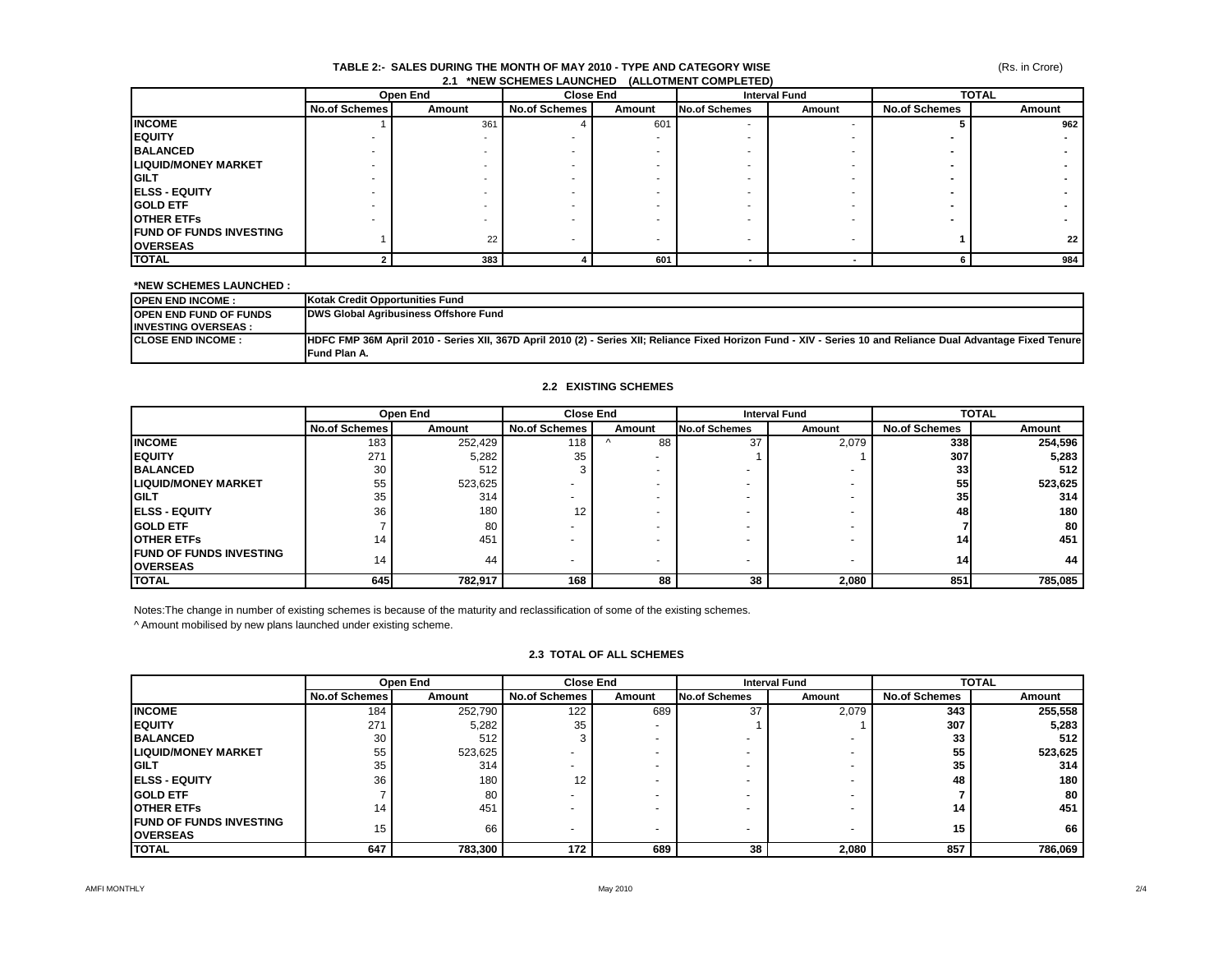#### **Table 3:-**

## **REDEMPTIONS / REPURCHASES DURING THE MONTH OF MAY 2010**

|                                                   | <b>CATEGORY &amp; TYPE WISE</b><br>(Rs. in Crore) |                          |                      |              |                                               |                                                                                 |                                                                           |  |  |  |
|---------------------------------------------------|---------------------------------------------------|--------------------------|----------------------|--------------|-----------------------------------------------|---------------------------------------------------------------------------------|---------------------------------------------------------------------------|--|--|--|
|                                                   | Open End                                          | <b>Close End</b>         | <b>Interval Fund</b> | <b>TOTAL</b> | Net Inflow /<br>(Outflow)<br>For<br>the Month | Net Inflow /<br>(Outflow) For the<br><b>Year to Date</b><br><b>Current Year</b> | Net Inflow /<br>(Outflow) For the<br>Year to Date<br><b>Previous Year</b> |  |  |  |
| <b>INCOME</b>                                     | 282,012                                           | 632                      | 7,998                | 290,642      | (35,084)                                      | 142,689                                                                         | 131,169                                                                   |  |  |  |
| <b>EQUITY</b>                                     | 3,793                                             | 180                      | 54                   | 4,027        | 1,256                                         | 123                                                                             | 1,707                                                                     |  |  |  |
| <b>BALANCED</b>                                   | 305                                               |                          |                      | 306          | 206                                           | 149                                                                             | (107)                                                                     |  |  |  |
| <b>LIQUID/MONEY MARKET</b>                        | 552,959                                           |                          |                      | 552,959      | (29, 334)                                     | (20, 059)                                                                       | 52,708                                                                    |  |  |  |
| <b>IGILT</b>                                      | 410                                               | $\overline{\phantom{0}}$ |                      | 410          | (96)                                          | (145)                                                                           | (1, 192)                                                                  |  |  |  |
| <b>IELSS - EQUITY</b>                             | 148                                               | 42                       |                      | 190          | (10)                                          | (116)                                                                           | 117                                                                       |  |  |  |
| <b>GOLD ETFS</b>                                  | 86                                                | ٠                        |                      | 86           | (6)                                           | 46                                                                              | 109                                                                       |  |  |  |
| <b>OTHER ETFS</b>                                 | 266                                               | -                        |                      | 266          | 185                                           | 485                                                                             |                                                                           |  |  |  |
| <b>FUND OF FUNDS</b><br><b>INVESTING OVERSEAS</b> | 143                                               | $\overline{\phantom{a}}$ |                      | 143          | (77)                                          | (176)                                                                           | (179)                                                                     |  |  |  |
| <b>TOTAL</b>                                      | 840,122                                           | 855                      | 8,052                | 849,029      | (62,960)                                      | 122,996                                                                         | 184,340                                                                   |  |  |  |

**Table 4:-**

### **ASSETS UNDER MANAGEMENT AS ON MAY 31, 2010**

|                           |          |                  | <b>CATEGORY &amp; TYPE WISE</b> |              | (Rs. in Crore)  |
|---------------------------|----------|------------------|---------------------------------|--------------|-----------------|
|                           | Open End | <b>Close End</b> | <b>Interval Fund</b>            | <b>TOTAL</b> | % to Total      |
| <b>INCOME</b>             | 427,835  | 32.648           | 6.795                           | 467,278      | 63              |
| <b>EQUITY</b>             | 153,847  | 17.716           | 118                             | 171,681      | 23              |
| <b>BALANCED</b>           | 15,820   | 1,310            |                                 | 17,130       |                 |
| LIQUID/MONEY MARKET       | 53,933   |                  |                                 | 53,933       |                 |
| <b>GILT</b>               | 3.376    |                  | -                               | 3,376        |                 |
| <b>IELSS - EQUITY</b>     | 20.729   | 2.994            |                                 | 23,723       |                 |
| <b>GOLD ETF</b>           | 1,837    | -                |                                 | 1,837        | @               |
| <b>OTHER ETFS</b>         | 1,431    | ۰                |                                 | 1,431        | $^{\circ}$      |
| <b>FUND OF FUNDS</b>      | 2,727    | ۰                |                                 | 2,727        | $^{\copyright}$ |
| <b>INVESTING OVERSEAS</b> |          |                  |                                 |              |                 |
| <b>TOTAL</b>              | 681,535  | 54,668           | 6,913                           | 743,116      | 100             |

**@ Less than 1 %.**

| Table 5:-             |                | DATA ON FUND OF FUNDS (DOMESTIC) - MAY 2010 | (Rs. In Crore) |                                                  |
|-----------------------|----------------|---------------------------------------------|----------------|--------------------------------------------------|
|                       | No. of Schemes | <b>Sales</b>                                | Redemption     | Assets under<br>Management as on<br>May 31, 2010 |
| <b>IFund of Funds</b> | 25             | 145                                         | 69             | 1.714                                            |

#### **Notes :**

1. Fund of Funds is a scheme wherein the assets are invested in the existing schemes of mutual funds and hence, the figures indicated herein are included in tables 1 to 4 and 6. Data on fund of funds is given for information only.